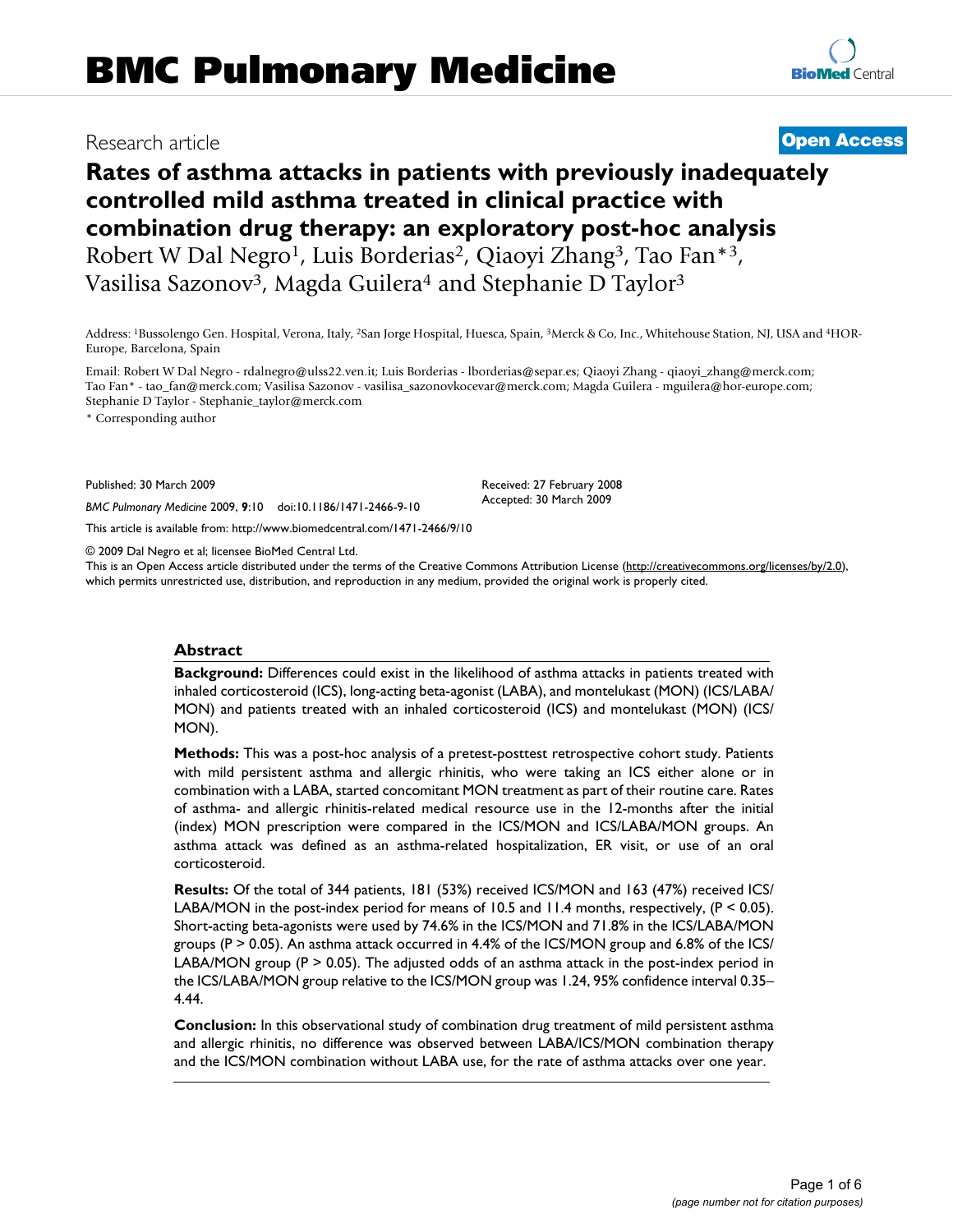# **1. Background**

The precise roles of drug combinations in the management of asthma and allergic rhinitis remain uncertain [1]. The recommended maintenance therapies for persistent asthma include inhaled corticosteroids (ICSs), leukotriene modifiers, and long-acting beta-agonists (LABAs). ICSs are the preferred initial therapy for persistent asthma [1]. Leukotriene modifiers, including montelukast (MON), are recommended for mild persistent asthma, as add-on therapy to ICSs for moderate persistent asthma, or as an alternative maintenance therapy for patients unable to tolerate ICSs [2,3], and are also effective against comorbid allergic rhinitis [4,5]. LABAs are recommended only as add-on therapy to ICSs for moderate or severe asthma, but not for mild persistent asthma or allergic rhinitis, or as asthma monotherapy. Combinations of more than two medication classes are recommended only for severe persistent asthma. The 2006 GINA and 2007 NAEPP guidelines gave leukotriene modifiers a more prominent role in the treatment of asthma, particularly for those with concomitant allergic rhinitis, and restricted use of LABAs because of safety concerns [2,3].

Although current asthma treatment guidelines recommend ICS + LABA as the first line therapy for patients with severe asthma, there are a lot of controversies [6,7] over the potential safety issues [8] and an excess mortality rate in some studies [9]. The main concern is that chronic administration of LABAs may diminish the acute bronchodilating effect of short-acting beta-agonists [10-13], thus leaving the patient vulnerable to acute asthma attacks. Their use needs reappraisal [14], though LABAs are still advocated when taken in combination with an ICS [15]. However, there have been few observational studies of patient outcomes from the use of LABAs in combination with other long-term control asthma medications.

The PRAACTICAL (Patient-level Review of Asthma and Allergy Care Therapy Including Current Asthma treatment and Leukotrienes) study was a two-year retrospective preposttest study designed to assess the role of MON when added to an ICS in the treatment of patients with persistent asthma and allergic rhinitis [16]. The addition of MON was associated with reductions in asthma attacks, defined as an Emergency Room (ER) visit, hospitalization, or oral corticosteroid use for asthma. Since many patients in PRAACTICAL also received LABAs, this study provided an opportunity to assess outcomes in patients treated with combinations of MON, ICSs compared to patients who were treated with MON, ICSs and LABAs combination therapy.

In PRAACTICAL, patient groups diagnosed with mild and moderate asthma differed significantly in certain characteristics: mean age (31.6 versus 34.0 years); proportion with intermittent versus persistent allergic rhinitis (58.6% versus 41.1%); and the proportion being treated with LABAs on the index date (48.0% versus 84.2%). We analyzed the subgroup of patients having a physician's diagnosed with mild persistent asthma and concomitant allergic rhinitis. The objective was to determine differences in the likelihood of asthma attacks in patients treated with inhaled corticosteroid (ICS), long-acting beta-agonist (LABA), and montelukast (MON) (ICS/ LABA/MON) and patients treated with an inhaled corticosteroid (ICS) and montelukast (MON) (ICS/MON).

# **2. Methods**

#### *2.1 Study overview*

This was a post-hoc analysis of a cohort study of adults 15–55 years of age, with mild persistent asthma and concomitant allergic rhinitis, in three European countries (Italy, Spain, and Poland) from January 1, 1998 to December 31, 2003. Data were extracted from medical records with the collaboration of patients' health care providers. Patients already being treated with ICSs were included in the study if they began co-therapy with MON as part of their routine care during an index period between January 1, 1999 and December 31, 2002. Preindex and post-index periods of 12 months were defined prior to and following the initial, index prescription for MON. Patient characteristics in the 12-month pre-index period were recorded and study outcomes were determined for the 12-month post-index period. Further details of the study were described elsewhere [16]. Here, we report a post hoc analysis of the subset of patients with a physician diagnosis of mild persistent asthma, in which two treatment groups, ICS/LABA/MON and ICS/MON, were defined on the basis of their treatment in the postindex period.

## *2.2 Patient population*

Patients in this analysis: had physician-diagnosed mild persistent asthma on the index date; had physician-diagnosed intermittent or persistent allergic rhinitis (these terms replace the previous 'seasonal' and 'perennial'); had prescription(s) for an ICS for at least 3 months during the 12-month post-index period, with or without a concomitant prescription(s) for a LABA for at least 3 months in the post-index period; started MON therapy as part of their routine care; and completed 12 months of MON therapy in the post-index period. The severities of asthma and seasonal allergic rhinitis on the index date were determined by physician diagnosis based on the GINA and ARIA guidelines that were provided to ensure that all patients had a diagnosis of mild persistent asthma on the index date. This is an ad hoc retrospective analysis of data from a cohort study, in which patients were asked to provide informed consent that authorized investigators to review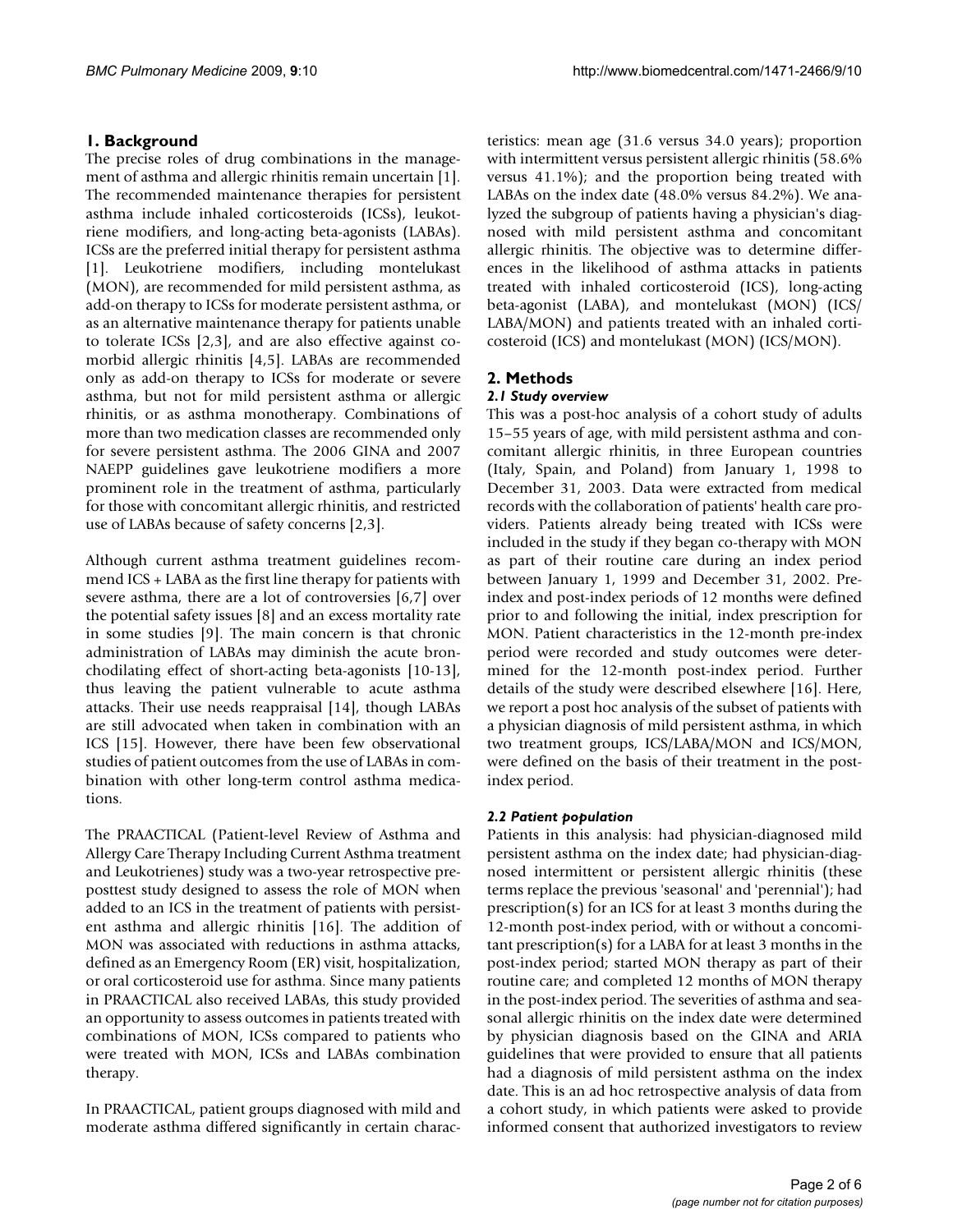their charts when the original cohort study was conducted.

#### *2.3 Outcome measures*

The study outcome variables were the numbers of prescriptions for asthma-and allergic rhinitis-related medications (short-acting beta-agonists, oral corticosteroids, antibiotics, and antihistamines) and numbers of asthmarelated hospitalizations and ER visits in the post-index period. A composite endpoint, an 'asthma attack', was defined as either use of an oral corticosteroid for asthma, or an asthma-related ER visit or hospitalization.

#### *2.4 Statistical analysis*

Two parallel groups, ICS/LABA/MON and ICS/MON, were defined on the basis of their treatment in the postindex period. Uni-variable analyses were used to compare the two treatment groups. T-test was used for continuous data and the chi-square test for discrete data in the comparisons of patient characteristics in the pre-index period and unadjusted study outcomes in the post-index period. Multiple logistic regression was used to compute the adjusted likelihood of asthma-and allergic rhinitis-related health care use in the post-index period in the ICS/LABA/ MON group relative to ICS/MON group. Adjustments were made for age, years of diagnosed allergic rhinitis, severity of allergic rhinitis, number of allergist visits, days on ICS or ICS/LABA treatment during the pre-index period, and days of ICS or ICS/LABA treatment during the post-index period. The analysis considered patients treated for at least three months with an ICS or an ICS/ LABA combination in the post-index period (all patients received 12 months of MON in the post-index period). A p value of 0.05 was considered to be statistically significant. All statistical analyses were performed using SAS v8.2 (Cary, NC, USA).

## **3. Results**

## *3.1 Patient characteristics*

A total of 344 patients were included: 181 treated with ICS/MON and 163 with ICS/LABA/MON. Most patients had mild intermittent (36.1%) or mild persistent (46.8%) allergic rhinitis (Table 1). Patients had spent an average of 10.8 months on ICS therapy in the pre-index period – 10.5 months in the ICS/MON group and 11.2 months in the ICS/LABA/MON group. Patients in the ICS/LABA/ MON group had spent an average of 8.0 months on LABA therapy in the pre-index period, while those in the ICS/ MON group had spent an average of 1.1 months. There were no statistically significant differences between the ICS/MON and ICS/LABA/MON groups in most characteristics. Compared with patients in the ICS/MON group, however, those in the ICS/LABA/MON group were slightly older (32.6 versus 30.4 years), had been diagnosed with allergic rhinitis for fewer years (8.4 versus 10.7 years), had

more months on ICS therapy in the pre-index period (11.2 versus 10.5 months), and were less likely to visit an allergist in the post-index period (33.1% versus 47.0%). Finally, compared with patients in the ICS/MON group, those in the ICS/LABA/MON group had more months on therapy in the post-index period (11.2 versus 10.4 months).

#### *3.2 Asthma- and allergic rhinitis-related medical resource utilization in the post-index period*

Rates of medical resource use for asthma and allergic rhinitis in the 12-month post-index period were not significantly different in the ICS/MON and ICS/LABA/MON groups (Table 2). An asthma attack occurred in 4.4% of the ICS/MON group and 6.8% of the ICS/LABA/MON group. The adjusted likelihood of asthma and allergy medication use in the post-index period was not statistically significantly different in the ICS/LABA/MON and ICS/MON groups (Table 3). The likelihood of antibiotic use, however, was statistically significantly greater in the ICS/LABA/MON group ( $p = 0.031$ ; Wald  $\chi^2$  test). The likelihood of an ER visit or of occurrence of an asthma attack was similar in the ICS/MON and ICS/LABA/MON groups (hospitalizations were too infrequent to be analyzed as a single independent variable).

## **4. Discussion**

Meta-analyses of clinical trials indicate that the anti-asthmatic effects of both leukotriene modifiers and LABAs are additive to those of ICSs [17,18]. Clinical trials have not demonstrated additivity of the effects of LABAs and leukotriene modifiers on asthma symptoms, though addition of MON to ICS/LABA therapy reduces symptoms of allergic rhinitis [19,20], and the addition of MON to a LABA or ICS/LABA combination improves airway hyperresponsiveness to methacholine or adenosine monophospate challenge [21,22].

The results of this study should be interpreted in the light of the following. The absence of an incremental effect of LABAs was inferred from the comparison of two parallel treatment groups. This study compared differences in the asthma-related outcomes of various combinations of asthma therapy (specifically ICS/LABA/MON vs ICS/ MON). Patients in the two groups differed in certain respects: patients in the ICS/MON/LABA group had slightly longer durations of ICS therapy in the pre-index and post-index periods, and appeared to have a lesser burden of allergic rhinitis (the elapsed time since diagnosis of allergic rhinitis was shorter, and the likelihood of visiting an allergist in the pre-index period was lower). We adjusted for differences between the two patient groups by multivariate regression modeling. Patients in the ICS/ MON/LABA group had a greater adjusted odds of using antibiotics in the post-index period, presumably reflecting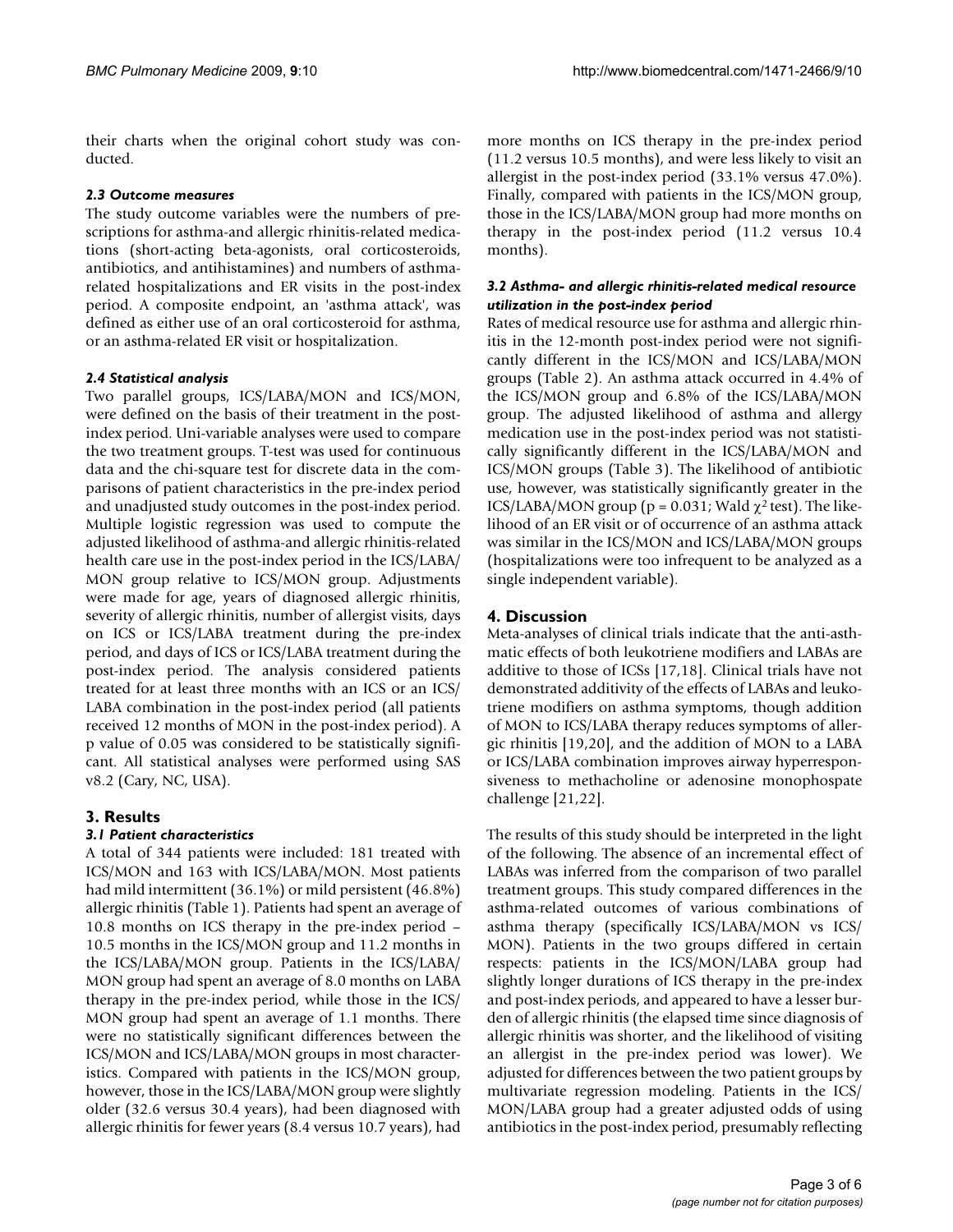#### **Table 1: Patient characteristics\***

|                                                                               | <b>ICS/MON</b> | <b>ICS/LABA/MON</b> | <b>All Patients</b> |
|-------------------------------------------------------------------------------|----------------|---------------------|---------------------|
| Patient N (%)                                                                 | 181 (52.6%)    | 163 (47.4%)         | 344 (100.0%)        |
| Years of age‡                                                                 | $30.4 \pm 9.3$ | $32.6 \pm 9.4$      | $31.5 \pm 9.4$      |
| Male sex                                                                      | 82 (45.3%)     | 69 (42.6%)          | 151 (44.0%)         |
| Current smoker                                                                | 6(3.3%)        | 10(6.1%)            | 16(4.7%)            |
| Years since asthma diagnosed                                                  | $8.5 \pm 7.6$  | $8.0 \pm 7.7$       | $8.3 \pm 7.7$       |
| Years since allergic rhinitis diagnosed‡                                      | $10.7 \pm 8.2$ | $8.4 \pm 7.7$       | $9.6 \pm 8.1$       |
| Allergic rhinitis severity                                                    |                |                     |                     |
| Mild intermittent                                                             | 60 (33.2%)     | 64 (39.3%)          | 124 (36.1%)         |
| Mild persistent                                                               | 87 (48.1%)     | 74 (45.4%)          | 161 (46.8%)         |
| Moderate-severe intermittent                                                  | 26 (14.4%)     | 15(9.2%)            | 41 (11.9%)          |
| Moderate-severe persistent                                                    | 8(4.4%)        | 10(6.1%)            | 18 (5.2%)           |
| Months on therapy in prior 12 months                                          |                |                     |                     |
| ICS‡                                                                          | $10.5 \pm 3.4$ | $11.2 \pm 2.4$      | $10.8 \pm 3.0$      |
| ICS/LABA‡                                                                     | $1.1 \pm 3.2$  | $8.0 \pm 5.2$       | $4.4 \pm 5.5$       |
| Asthma- and allergic rhinitis-related medical resource use in prior 12 months |                |                     |                     |
| Short-acting beta-agonist                                                     | 155 (85.6%)    | 130 (79.8%)         | 285 (82.9%)         |
| Oral corticosteroids                                                          | 21 (11.6%)     | 24 (14.7%)          | 45 (13.1%)          |
| Antibiotics                                                                   | 38 (21.0%)     | 44 (27.0%)          | 82 (23.8%)          |
| Antihistamines                                                                | 129 (71.3%)    | 104 (63.8%)         | 233 (67.7%)         |
| Allergist visit‡                                                              | 85 (47.0%)     | 54 (33.1%)          | 139 (40.4%)         |
| Pulmonologist visit                                                           | 1(0.6%)        | 1(0.6%)             | 2(0.6%)             |
| Emergency Room visit                                                          | 34 (18.8%)     | 23 (14.1%)          | 57 (16.6%)          |
| Hospitalization                                                               | 7(3.9%)        | 3(1.8%)             | 10(2.9%)            |
| Asthma attack+                                                                | 49 (27.1%)     | 44 (27.0%)          | 93 (27.0%)          |
| Months on therapy in 12-month follow-up#                                      | $10.5 \pm 2.9$ | $11.4 \pm 1.9$      | $10.9 \pm 2.5$      |

\*Values represent patient N (%) or mean ± SD. † An asthma attack was defined as use of an oral corticosteroid, an asthma-related ER visit, or an asthma-related hospitalization. ‡ p < 0.05 for ICS/MON compared with ICS/LABA/MON.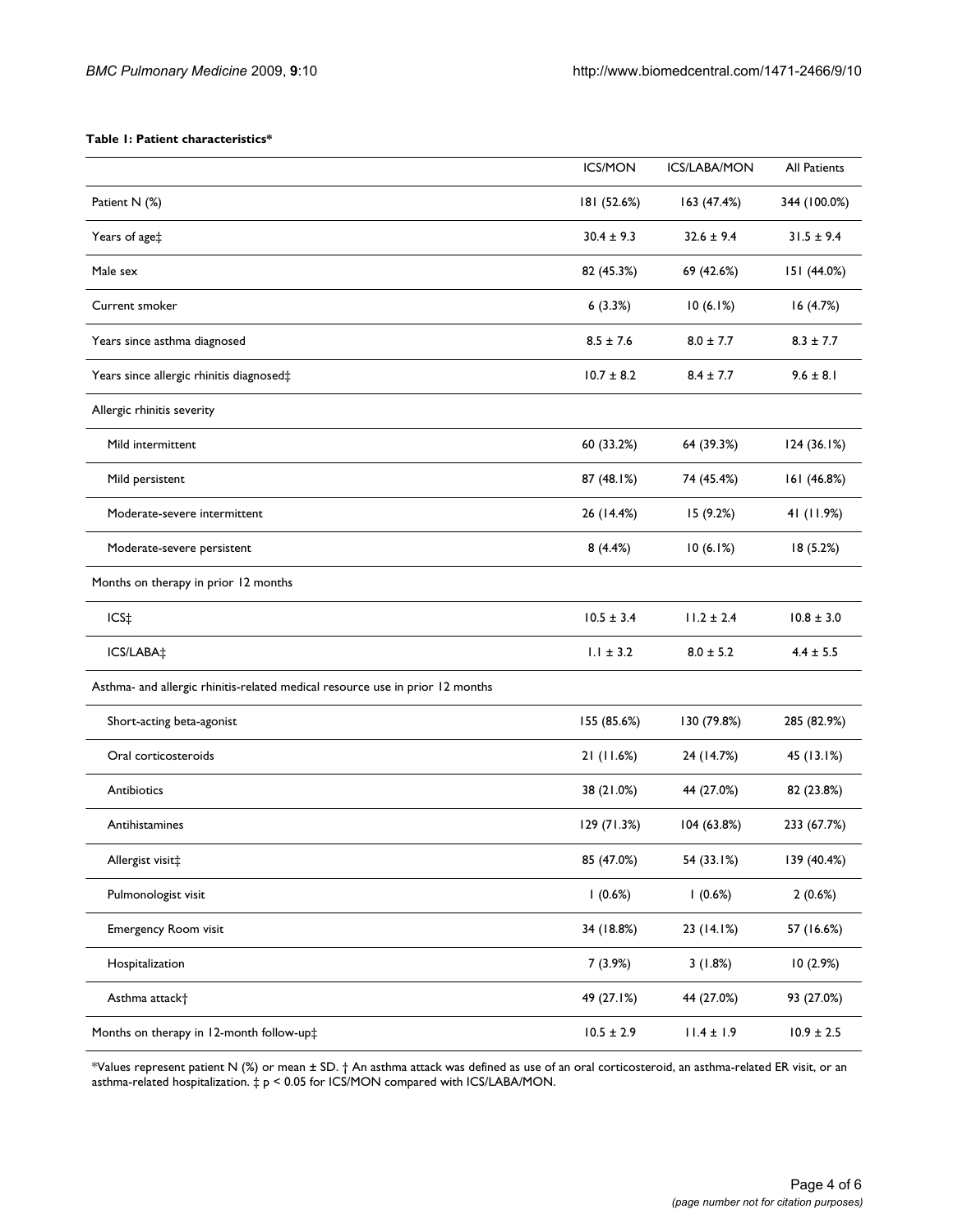|                            | <b>ICS/MON</b><br>$(N = 181)$ | <b>ICS/LABA/MON</b><br>$(N = 163)$ | All Patients<br>$(N = 344)$ |
|----------------------------|-------------------------------|------------------------------------|-----------------------------|
| Short-acting beta-agonist  | 135 (74.6%)                   | 117(71.8%)                         | 252 (73.3%)                 |
| Oral corticosteroids       | 2(1.1%)                       | 6(3.7%)                            | 8(2.3%)                     |
| Antibiotics                | 20(11.1%)                     | 26 (16.0%)                         | 46 (13.4%)                  |
| Antihistamines             | 84 (46.4%)                    | 67(41.1%)                          | 151 (43.9%)                 |
| ER visit                   | 7(3.9%)                       | 2(1.2%)                            | 9(2.6%)                     |
| Hospitalization            | 1(0.6%)                       | 4(2.5%)                            | 5(1.5%)                     |
| Asthma attack <sup>+</sup> | 8(4.4%)                       | 11(6.8%)                           | 19(5.5%)                    |

**Table 2: Rates of asthma- and allergic rhinitis-related medical resource use in the post-index period\***

\*Values represent patient N (%). † An asthma attack was defined as use of an oral corticosteroid, an asthma-related ER visit, or an asthma-related hospitalization.

inappropriate prescribing and a perceived need for additional therapies in these patients. Although small, the proportion of asthma attacks differed in the two groups with the ICS/LABA/MON group experiencing more as compared to ICS/MON group. Data from this study provided evidence of differences between the two therapy groups.

Due to the rare occurrence of asthma attacks, studies with larger sample sizes are needed to confirm our findings.

#### **5. Conclusion**

Based on this observational study, patients with comorbid asthma and allergic rhinitis receiving ICS/MON combination therapy, and those receiving ICS/MON/LABA combination therapy had similar rates of asthma attacks.

#### **Table 3: Adjusted likelihood of asthma- and allergic rhinitisrelated medical resource use in the post-index period with ICS/ LABA/MON relative to ICS/MON. \***

|                               | Odds Ratio (95% CI)                  |
|-------------------------------|--------------------------------------|
|                               | All patients ( $N = 344$ ) $\dagger$ |
| Short-acting beta-agonist use | $1.55(0.79 - 3.03)$                  |
| Oral corticosteroids use      | $2.00(0.26 - 15.4)$                  |
| Antibiotics use               | 2.49 (1.09-5.70)                     |
| Antihistamines use            | $0.75(0.40 - 1.41)$                  |
| <b>ER</b> visit               | $0.85(0.11 - 6.67)$                  |
| Asthma attack <sup>+</sup>    | $1.24(0.35 - 4.44)$                  |

\* after adjusting for age, years of diagnosed allergic rhinitis, severity of allergic rhinitis, number of allergist visits, days on ICS or ICS/LABA treatment during the pre-index period, and days of ICS or ICS/LABA treatment during the post-index period

† Patients treated with 12 months of MON and at least 3 months with a LABA and/or an ICS (observed mean 10.7 months of treatment) in the post-index period.

† Patients treated with 12 months of all three drug classes.

‡ An asthma attack was defined as either use of an oral

corticosteroid, an asthma-related ER visit, or an asthma-related hospitalization.

#### **Competing interests**

Dr. Dal Negro and Dr. Borderias were consulting for Merck & Co., Inc. Drs. Zhang, Sazonov, Fan and Taylor are employees and stock holders of Merck & Co., Inc., a manufacturer of respiratory drugs.

#### **Authors' contributions**

RWDN, LB, MG, SV and ST contributed to the study design and conceptualization. RWDN, LB acquired data. QZ conducted statistical analysis. TF, SV, QZ, and ST interpreted the study results. And QZ, TF and ST prepared the manuscript.

#### **Note**

A preliminary version of this material was presented at the American Thoracic Society's Annual International Conference, May 19-24, 2006, San Diego, CA, USA

#### **Acknowledgements**

Funding for this study was provided by Merck & Co., Inc., and several of the authors (Q. Zhang, V. Sazonov Kocevar, and S.D. Taylor) are employees of Merck & Co., Inc. The authors acknowledge the medical writing assistance of SCRIBCO.

#### **References**

1. Bousquet J, Van Cauwenberge P, Khaltaev N: **[Allergic rhinitis and](http://www.ncbi.nlm.nih.gov/entrez/query.fcgi?cmd=Retrieve&db=PubMed&dopt=Abstract&list_uids=11707753) [its impact onasthma.](http://www.ncbi.nlm.nih.gov/entrez/query.fcgi?cmd=Retrieve&db=PubMed&dopt=Abstract&list_uids=11707753)** *J Allergy Clin Immunol* 2001, **108:**S147-334.